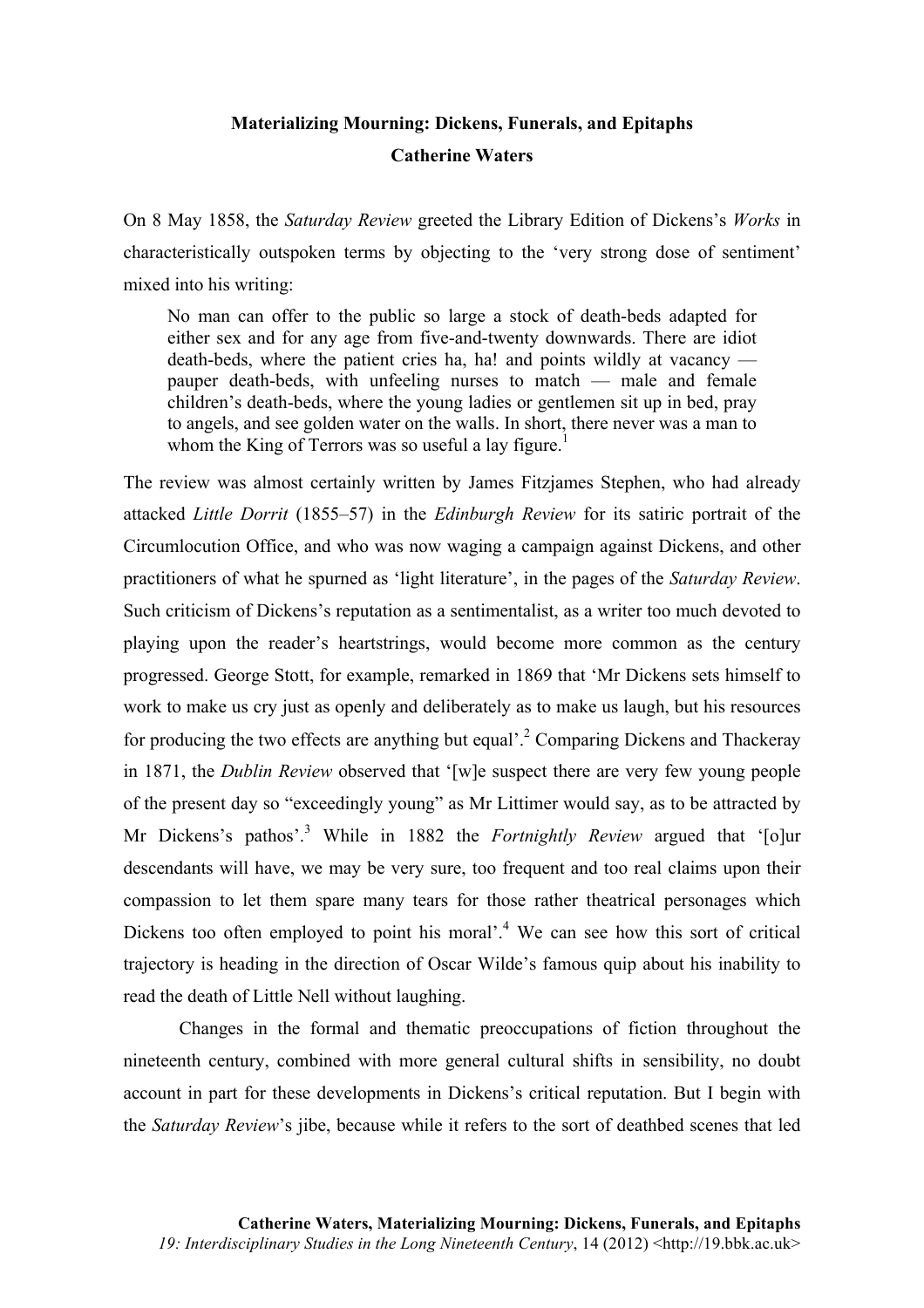Trollope and others to mock Dickens as 'Mr Popular Sentiment', the language of its attack points us towards another important feature of his work: namely, that it is the material culture of mourning that persistently engages Dickens's imagination. The language of commodification and utility employed by the *Saturday Review* invites us to think about his engagement with death — and the feelings of grief and loss, the practices of mourning and the impulse towards memorialization connected with it — in terms of the extent to which these are bound up with the material and commercial culture of his day.

The *Saturday* reviewer complains about Dickens having to hand a wide-ranging 'stock' of deathbeds, and attacks his readiness to 'use' death, and the emotional effects associated with it, for popular purposes. The idea of holding a 'stock' of deathbeds, suitable for any occasion, suggests that Dickens is dealing in ready-to-wear goods, cheaply made and mass-produced, rather than exercising the one-of-a-kind artistry of the bespoke tailor. It suggests a versatility and enterprise shared perhaps with the celebrated Mr Jay, whose General Mourning Warehouse in Regent Street was advertised inside the wrappers for the instalments of a number of Dickens's novels: a particularly canny form of product placement if we consider deathbeds to preponderate as the *Saturday* alleges. Mr Jay boasted the largest stock of family mourning in Europe, and readers were no doubt reassured to learn from him that 'mourning costume of every description is kept readymade, and can be forwarded in town or country at a moment's notice'.<sup>5</sup> To have a 'stock' of deathbeds on hand likens Dickens's imaginative use of death to material goods traded for commercial gain, as the *Saturday* insinuates in objecting to the strategic intent with which Dickens has '[f]rom first to last, [...] tried about as much to make his readers cry as to make them laugh'.6 It implies, above all, that there is something *inauthentic* about the materialization of sentiment in Dickens's writing.

Dickens was fascinated with the material culture of the nineteenth century — with objects and things, and the way in which they mediate feelings, relationships, and identities. As Michael Hollington observes, it 'is a kind of trademark of his imagination': he 'depicts a society where people treat other people and even themselves as things to be bought and sold'.<sup>7</sup> He was not alone in devoting attention to the newly abundant world of consumer goods that was expanding around him. The Great Exhibition of 1851, seen by some six million visitors, marked a watershed in the development of commodity culture, and scholars of Victorian literature and culture have in recent years become increasingly interested in 'Victorian Things', and what they can tell us about the people who bought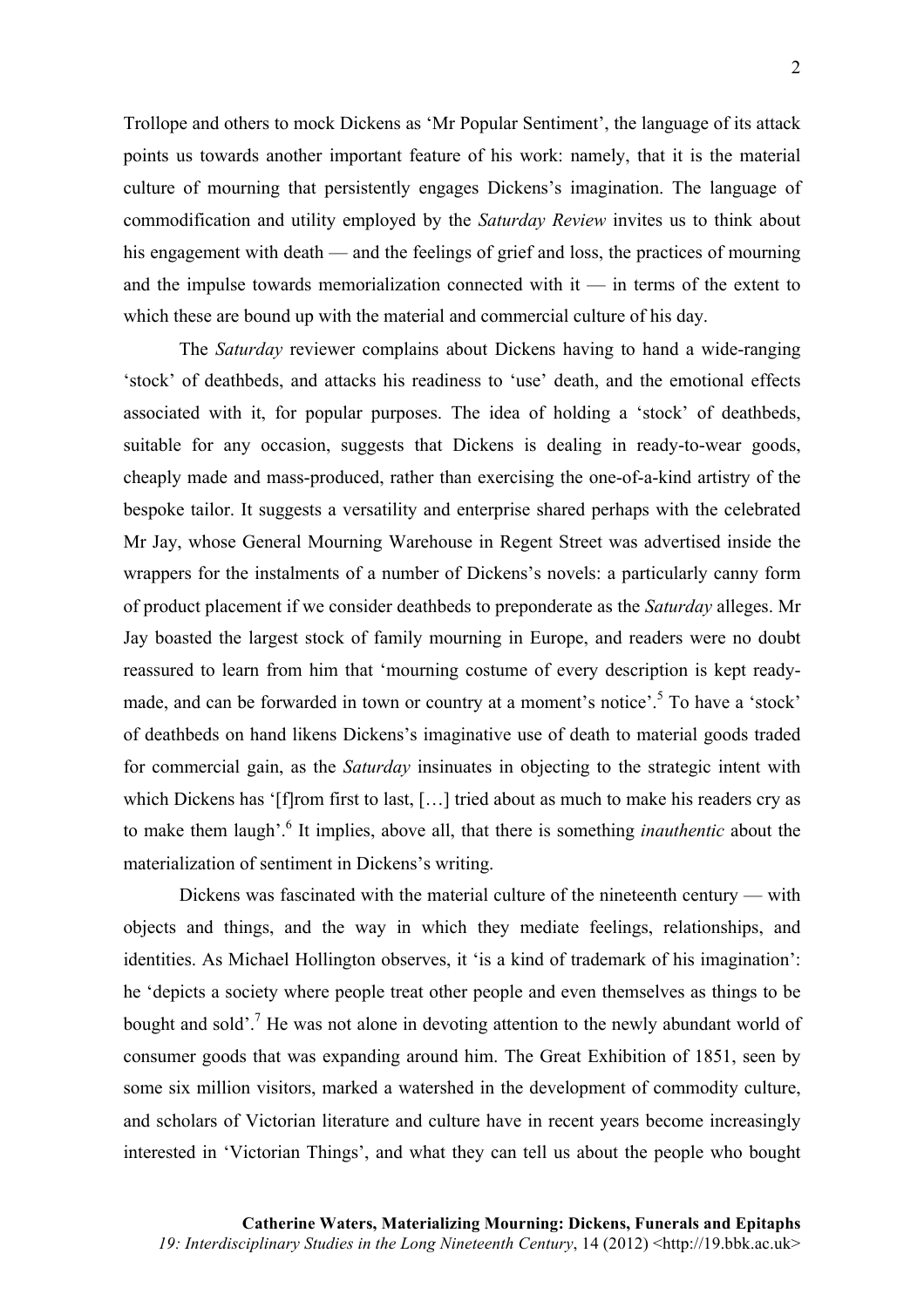and used them.<sup>8</sup> The recent appearance of so-called 'thing theory' is a notable indication of this critical trend, and it refocuses attention on the kind of symbolic work that objects perform in a novel. Thing theorists, like Bill Brown, ask us to think about 'how inanimate objects constitute human subjects, how they move them, how they threaten them, how they facilitate or threaten their relation to other subjects<sup> $,9$ </sup> However, we have only to recall Boz's description of that 'burial place of fashion' in his early sketch of Monmouth Street — where 'whole rows of coats have started from their pegs, and buttoned up, of their own accord, round the waists of imaginary wearers; [and] lines of trousers have jumped down to meet them' — to know that such questions as Brown raises here had already been asked by Dickens, who anticipates these ways of thinking about material culture in the extraordinarily dynamic interrelationship between people and things in his work.<sup>10</sup> Dickens's interest in the peculiar relationship between discarded dress and death — cast-off clothes as effigies of their former wearers — as he wanders through what he calls the 'extensive groves of the illustrious dead' in the markets of Monmouth Street, is only one example. His imaginative preoccupation with corpses, coffins, waxworks and second-hand clothing — with objects that inhabit the borderland between the living and the non-living — demonstrates that he was drawn towards the Victorian management of death even as its extravagance repelled him. $^{11}$ 

Explaining the ostentatious paraphernalia of Victorian mourning customs and ceremonies, John Morley argues that the romantic legacy of feeling that 'produced the keepsake and sentimental ballad and that effloresced in the Valentine, found its reverse expression in objects, poems, ceremonies and clothes in remembrance of the defunct'.<sup>12</sup> However, a rapidly expanding commodity culture had much to do with this burgeoning market in funereal goods too. Analysing the power of the souvenir, Susan Stewart argues that

[w]ithin the development of culture under an exchange economy, the search for authentic experience and, correlatively, the search for the authentic object become critical. As experience is increasingly mediated and abstracted, the lived relation of the body to the phenomenological world is replaced by a nostalgic myth of contact and presence.<sup>13</sup>

Things seem to promise that contact and that presence in their tangibility; they seem to relieve us from a sense of disconnection or abstraction. When they are memorial objects, they seem to enable the living and the dead to find a form of proximity, a form of touch. The Victorians produced a wide range of things to express their sense of loss and to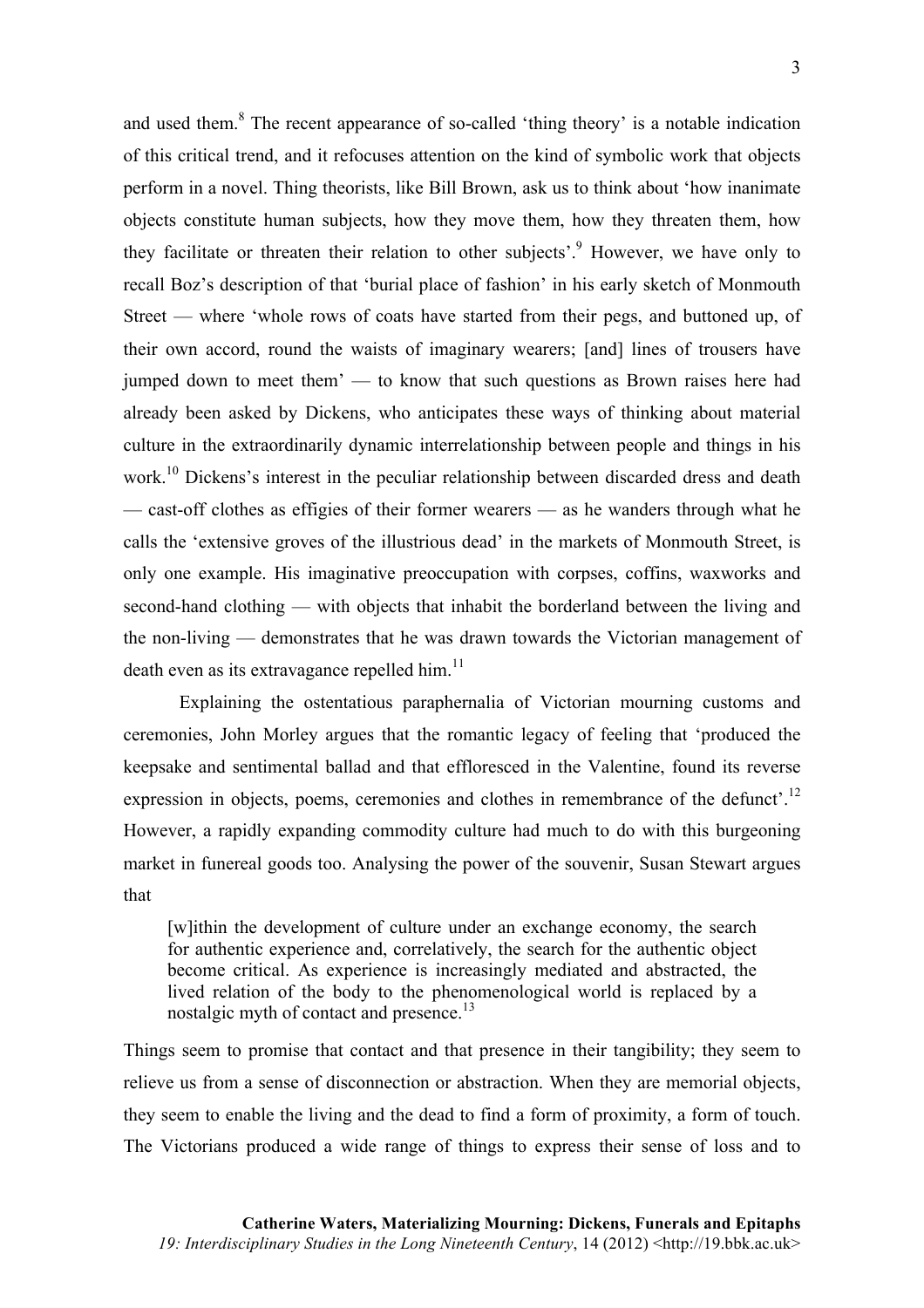memorialize their dead — jewellery, clothing, mourning-cards, wreaths, handkerchiefs edged with black borders, even post-mortem photographs, as well as tombstones, monuments and epitaphs. As Nicola Bown writes of the consolation provided to grieving parents by the post-mortem portrait of a lost child, its material form was crucial: 'It is not only the contemplation of the image that produces the emotions which give photographs their extraordinary affective power but the tactility of the photograph as object. We touch, and are touched.<sup>14</sup> Dickens was well aware of the powerful affect that can reside in objects: witness, for example, the handkerchief in *Bleak House* (1852–53), which Esther places over the dead baby of Jenny, the brickmaker's wife, and which eventually passes into the despairing clutch of her mother, Lady Dedlock; or the ring Dickens took from Mary Hogarth's finger after her death and wore for the rest of his life.<sup>15</sup> However, alongside such precious objects that attempt to bind the living and dead in his fiction, we find other forms of mourning which raise questions about the authenticity of the sentiments memorial objects are meant to express, questions that seem to have a particular urgency in the context of a rapidly developing commodity culture.

Dickens inherits his interest in sentiment from the eighteenth century, when it was close in meaning to sensibility, and was seen as a political force for good, leading those who had it to ameliorate social injustice. The eighteenth-century discourse of sensibility was crucial to political debates about the establishment of charitable institutions, such as Thomas Coram's Foundling Hospital, memorably described by Dickens in his leader for *Household Words*, 'Received, a Blank Child', published on 19 March 1853. The title of the essay refers to the official document recording the admission of a foundling into the home, and Dickens goes on to describe the poignant tokens left by mothers with their children as a means of identification should they ever be in a position to reclaim them:

Most of these tokens were small coins, or parts of coins; sometimes, an old silk purse was substituted; sometimes, doggrel verses were pinned to the poor baby's clothes; once a lottery ticket was so received. The Hospital chronicles do not record that it turned up a prize — the blank child was true to its designation. $16$ 

Deposited as a 'distinguishing mark' for the purpose of identification, the tokens were not given to the children, and thus, for those who were unclaimed, remained an unknown memento left by a mother they never knew. Now on display in the Foundling Museum, they still speak eloquently of the sentiment of maternal loss, of bereavement, even as they remain shadowed by a discourse of economic deprivation that is ironically stressed in the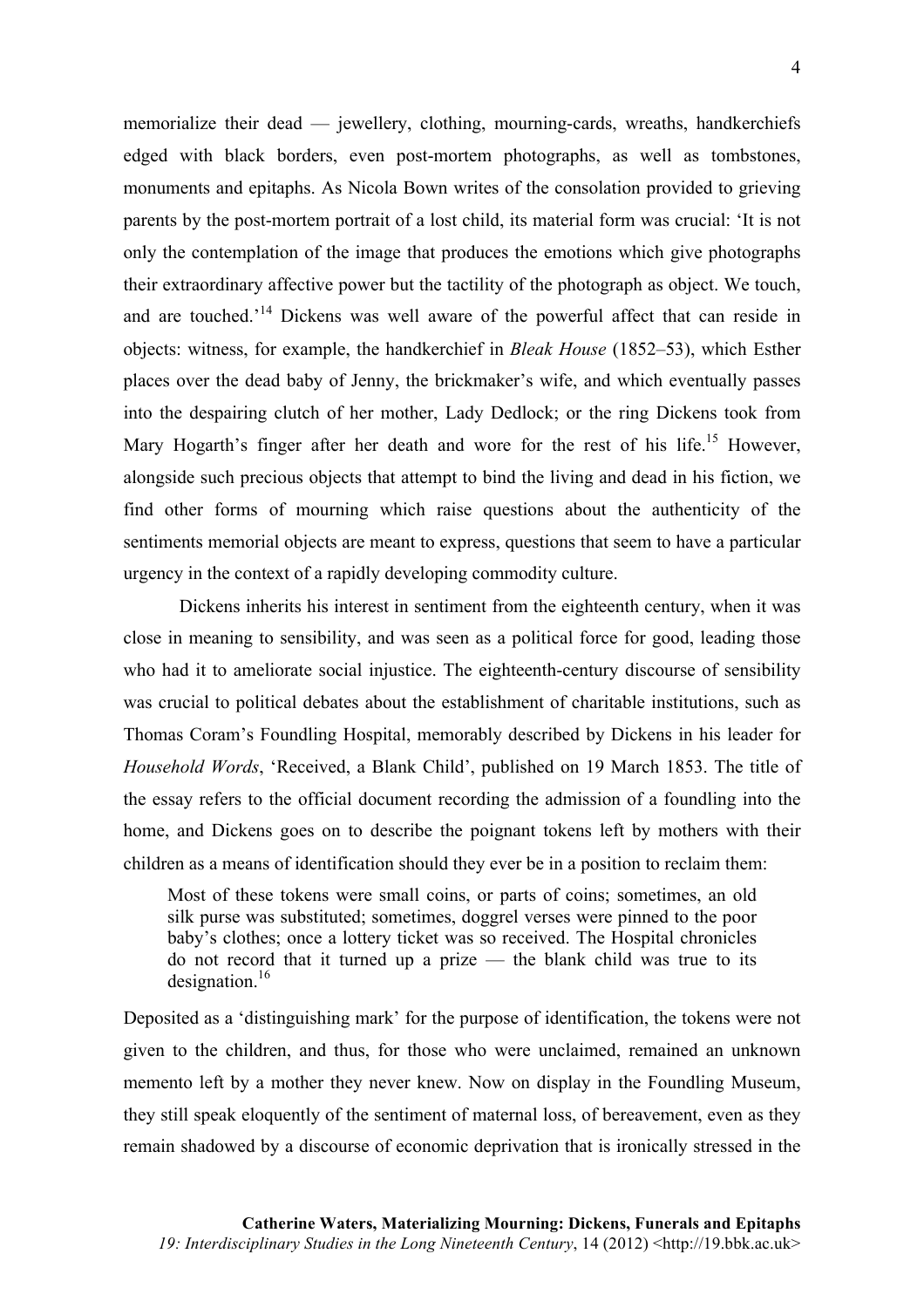allusion to a receipt for exchange in the title of Dickens's essay. Like the locket stolen by old Sally from the dying Agnes in *Oliver Twist* (1837–39), which provides the evidence of that foundling's true identity, these objects are laden with affect that overwhelms any monetary value they might possess. Agnes's locket is sold on by the Bumbles to Monks, who throws it into the river. But at the end of the novel Oliver has another way of remembering the mother he lost in the form of the 'white marble tablet' standing 'within the altar of the old village church' which bears the single word 'AGNES' inscribed on it.<sup>17</sup> This closing tableau is the subject of the substitute plate that George Cruikshank was obliged to provide when Dickens objected to his original scene portraying Oliver in a fireside group with the Maylies [*Fig. 1*].



*Fig. 1*: George Cruikshank, Rose Maylie and Oliver. Scanned image by George P. Landow <http://www.victorianweb.org/art/illustration/cruikshank/26.html>

As Michael Slater notes, in contrast to the cancelled plate, which made no reference to Agnes, the final version was much more daring: more likely to raise Mrs Grundy's eyebrows in giving pictorial expression to the text's memorialization within a church of a fallen woman.<sup>18</sup> The efficacy of this monument, which concludes a novel that in many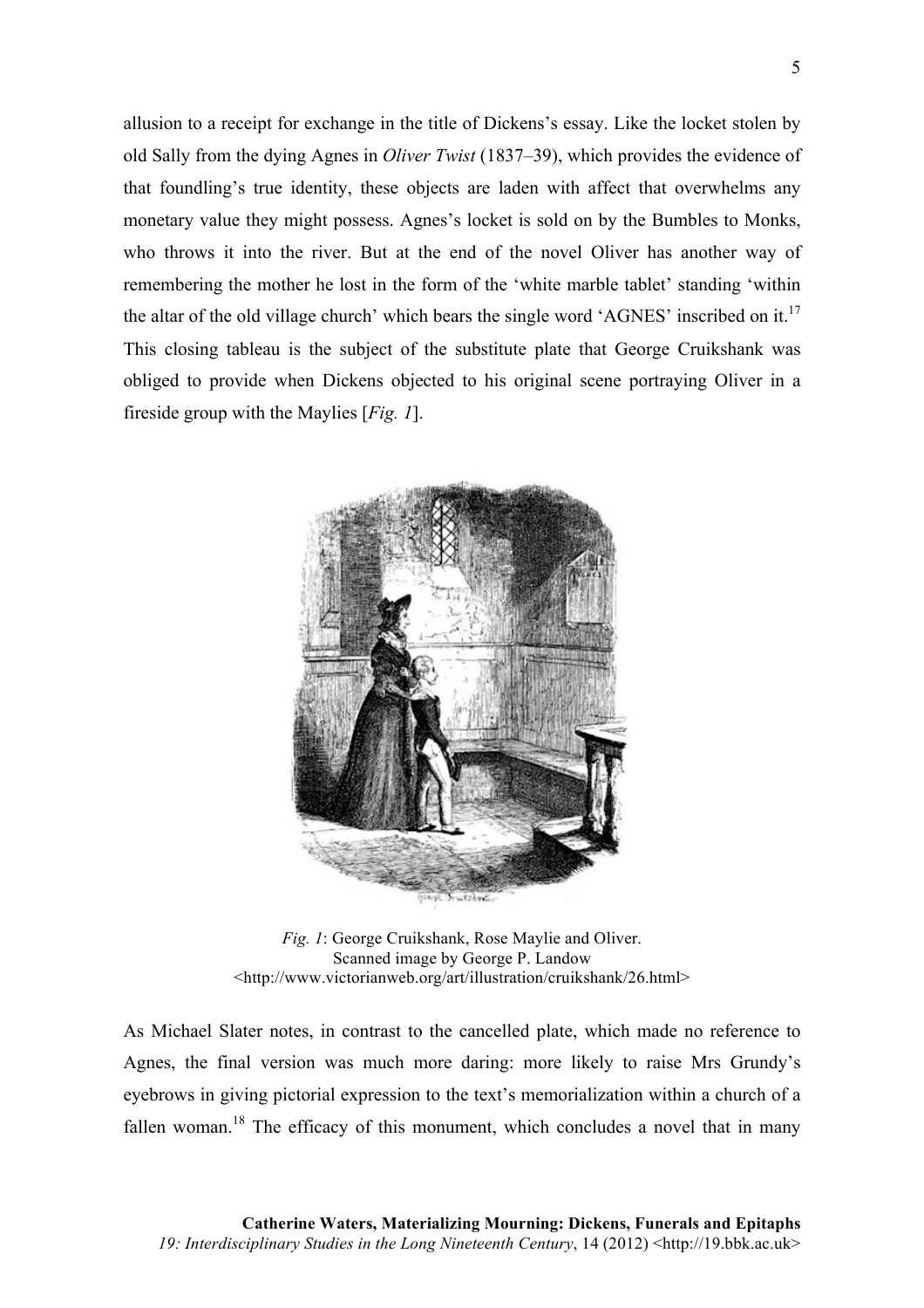ways looks back to eighteenth-century influences, stands in contrast to a number of later graves and epitaphs that appear in Dickens's fiction, as we shall see.

The ability of these sorts of memorializing objects to express emotions of loss is addressed in Wordsworth's influential essay on epitaphs, written in 1810. In keeping with the affirmation of sincerity as a poetic value in the *Lyrical Ballads*, Wordsworth's essay attempts to identify the criteria by which the merit of an epitaph may be judged, beginning with 'the first requisite [...] that it should speak, in a tone which shall sink into the heart, the general language of humanity'. He acknowledges the role of the gravestone in enabling the living and the dead to find proximity via material objects and places, noting that the epitaph must if possible be situated 'in *close connection with the bodily remains of the deceased*<sup>''</sup>.<sup>19</sup> Dedicated to the expression of sincerity, the epitaph 'forbids more authoritatively than any other species of composition all modes of fiction': 'It is truth hallowed by love — the joint offspring of the worth of the dead and the affections of the living!<sup>20</sup> '[U]pon all men', he writes,

an Epitaph must strike with a gleam of pleasure, when the expression is of that kind which carries conviction to the heart at once that the Author was a sincere mourner, and that the Inhabitant of the Grave deserved to be so lamented.<sup>21</sup>

The truth of feeling it expresses is inherent in the material form of the epitaph itself, for 'to raise a monument is a sober and reflective act' rather than an impulse of the moment: 'The very form and substance of the monument which has received the inscription and the appearance of the letters, [testify] with what a slow and laborious hand they must have been engraven.<sup>22</sup>

Wordsworth's evaluation of the epitaph focuses upon the evidence of 'sincerity', which applies to human beings and actions and implies a correspondence between inward disposition and outward appearance. In contrast, 'authenticity' is a matter of being or ontology and can be applied to objects as well as subjects. Arguably, while the Victorians inherited Romanticism's preoccupation with both of these concepts and with their union in the idea of the 'genuine', the concern for 'authenticity' acquired a new urgency in the context of an expanding commodity culture. We can see evidence of this as the nature of sepulture and commemoration became the subject of aesthetic and religious debate in the 1840s, under the influence of the High Church movement and growing concern about the sanitary problems associated with intramural burial. In 1844, reviewing Loudon's *On the Laying Out, Planting and Managing of Cemeteries and on the Improvement of*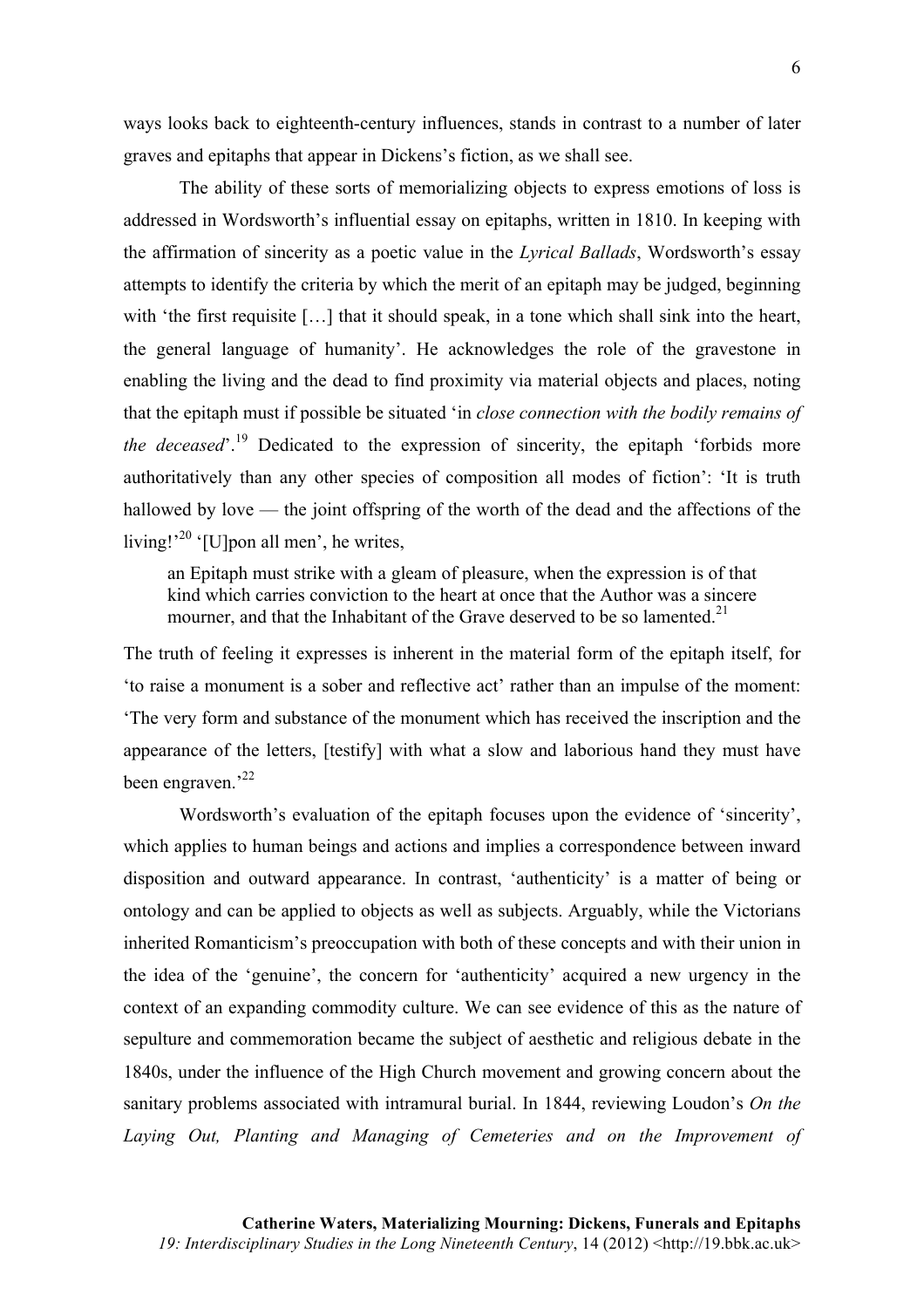*Churchyards*, alongside surgeon G. A. Walker's exposé of the unsanitary conditions of graveyards and Edwin Chadwick's report on the inquiry into interment in towns, the *Quarterly Review* called for the 'exercise of an enlightened and chastened taste' in monuments and epitaphs, arguing that 'we are still in want of a good collection of posies for country churchyards, to replace "Afflictions sore long time I bore," and others of that class'.23 Dickens's *Household Words* helped to popularize the campaign for reform, with an essay on 'Graves and Epitaphs' by James Hannay, published in 1852. Hannay reprises elements of Wordsworth's discussion, expressing the same concern for truth of feeling in epitaphs, but he combines this with a new awareness of the commercial industry that has grown up around the Victorian management of death. 'Cemeteries', he writes, 'express the feelings and meet the wants of an altered time', and while 'evidence enough we shall find of care shown, expense lavished, to pay offerings to the dead', too often these thwart the real purpose of the memorial.<sup>24</sup> 'How absurd', he argues, 'is a monument that symbolizes nothing but the statuary's bill'.<sup>25</sup> Similarly, he complains that the use of such decorative features as stone canopies, broken pillars and sham urns in tomb design has turned commemoration into spectacle: 'you attract passers-by, not to pause reverently and merely to look, but to stare in a *dilettante* fashion, as if they were in a wax show'.<sup>26</sup> 'A good epitaph has become one of the rarest things in literature', he writes; indeed, it now 'passes proverbially for something even mendacious'.27

The shift apparent here  $-$  from regarding the epitaph as 'truth hallowed by feeling' to viewing it as the latest evidence of vulgar commercialism vitiating the sentiment it is meant to express — may lie behind the later satiric use made of epitaphs in Dickens's fiction. He is typically less sanguine than Wordsworth about epitaphs as authentic expressions of feeling. Just three years on from the publication of *Oliver*, when Nell and her grandfather encounter Codlin and Short, the exhibitors of Mr Punch, in *The Old Curiosity Shop* (1840–41), that wooden hero is shown comically 'perched crosslegged upon a tombstone'  $[Fig. 2]^{28}$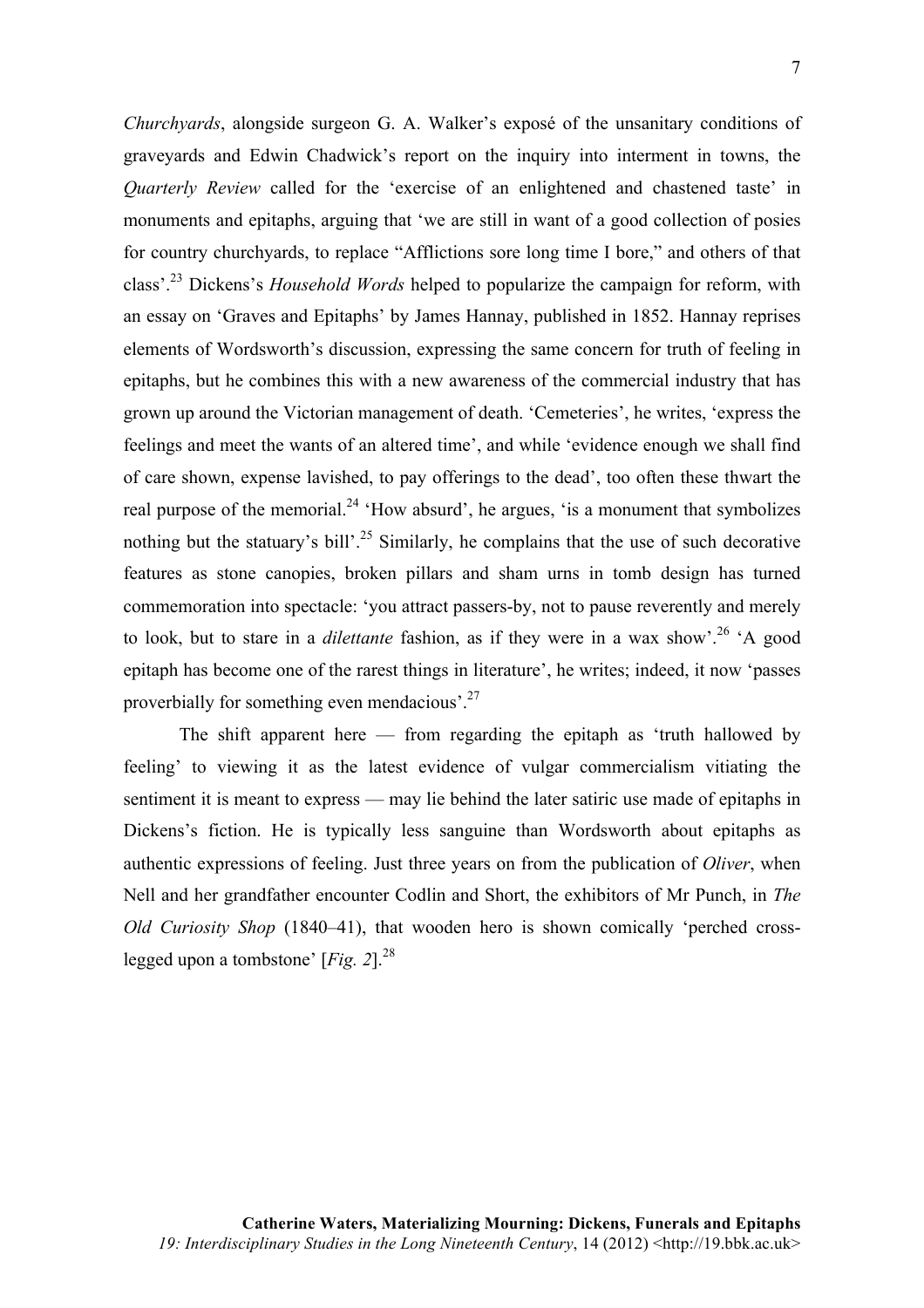

*Fig. 2*: Illustration from *The Old Curiosity Shop* (Chapter 16), by Phiz

His awkward pose is captured in Phiz's illustration and the narrator remarks that 'Punch [...] seemed to be pointing with the tip of his cap to a most flourishing epitaph, and to be chuckling over it with all his heart.' (*OCS*, p. 129). A much later example of such scepticism about the truthfulness of the epitaph occurs in *Our Mutual Friend* (1864–65), when the narrator describes the churchyard where Bradley Headstone makes his desperate marriage proposal to Lizzie Hexam as

a paved square court, with a raised bank of earth about breast high, in the middle, enclosed by iron rails. Here, conveniently and healthfully elevated above the level of the living, were the dead, and the tombstones, some of the latter droopingly inclined from the perpendicular, as if they were ashamed of the lies they told.<sup>29</sup>

It takes a child's point of view — that of the young David Copperfield — to underline the reliance upon convention in epitaphs with his literalizing imagination: David gazes up at the memorial tablets from his pew in the village church in chapter two of his fictional autobiography, and tries to think of

Mr Bodgers, late of this parish, and what the feelings of Mrs Bodgers must have been, when affliction sore long time Mr Bodgers bore, and physicians were in vain. I wonder whether they called in Mr Chillup, and he was in vain; and if so, how he likes to be reminded of it once a week. $\frac{3}{2}$ 

A similar literalizing effect is found in the well-known opening of *Great Expectations* (1860–61)*,* as Pip attempts to derive an impression of what his parents were like from the epitaph on their tombstones:

The shape of the letters on my father's gave me an odd idea that he was a square, stout, dark man, with curly black hair. From the character and turn of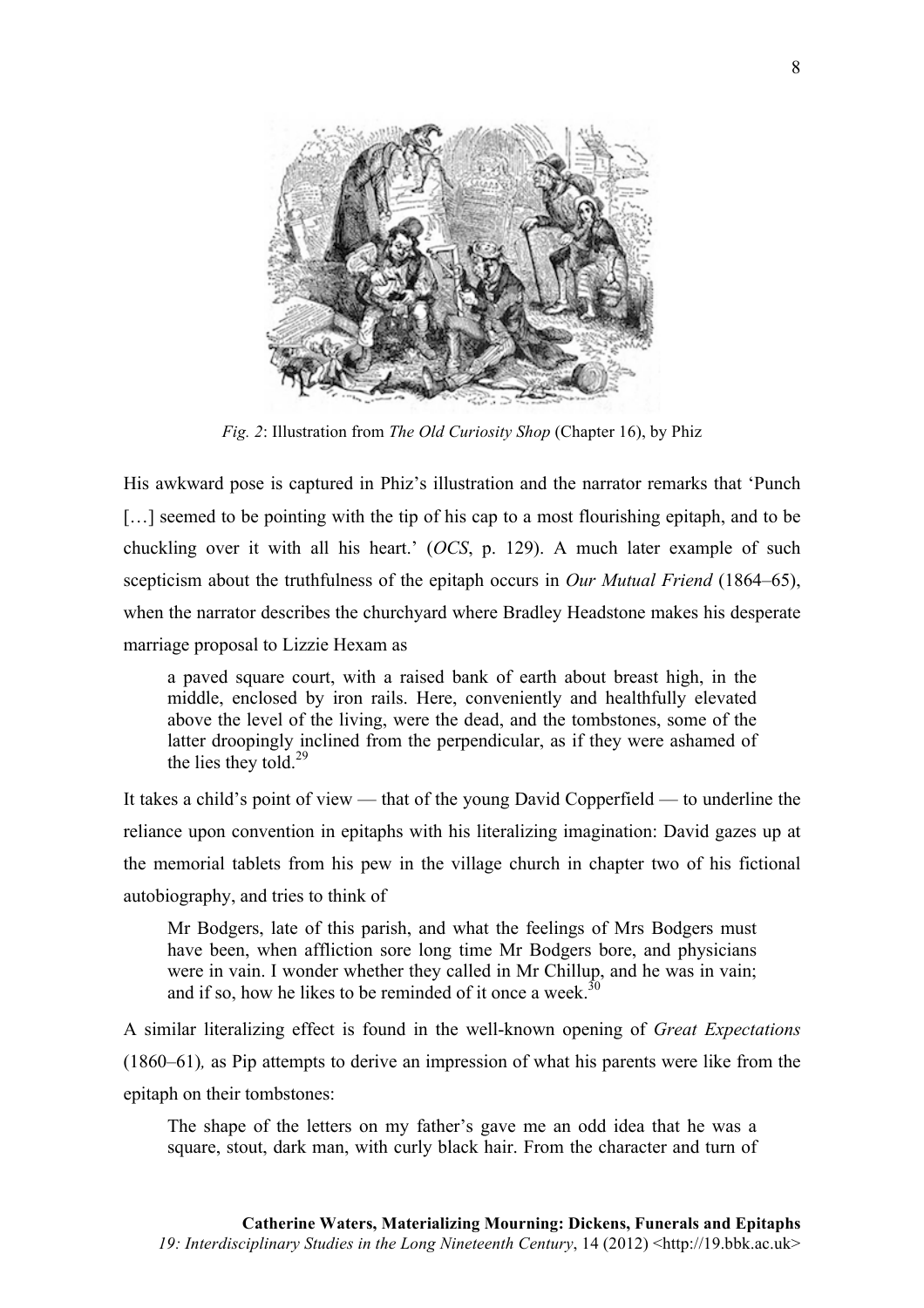the inscription, '*Also Georgiana Wife of the Above*', I drew a childish conclusion that my mother was freckled and sickly.<sup>31</sup>

While for Wordsworth, the material continuity between the epitaph, the labour that painstakingly produced it, and the identity of the person it commemorated, was an important constituent of its sincerity of feeling and authenticity as a memorial, for Pip, the text on the tombstone serves only to materialize his own lonely powers of fancy  $-$  a darkly comic reminder of his orphanhood. In each of these cases we find not so much 'truth hallowed by affection', as truth hallowed by the child's point of view.

A rather more complex use of the child's perspective to consider authenticity of sentiment is made in Dickens's handling of the undertaker, Mr Omer, his daughter, Minnie, and his workingman, Joram, in Chapter 9 of *David Copperfield* (1849–50). Still at Salem House and having been informed of his mother's death by Mrs Creakle, David's first bout of tears gives way to reflection upon the factitious nature of his reception of the sad news. 'When I was left alone', he writes,

[I] looked into the glass to see how red my eyes were, and how sorrowful my face. I considered, after some hours were gone, if my tears were really hard to flow now, as they seemed to be, what, in connexion with my loss, it would affect me most to think of when I drew near home — for I was going home to the funeral. I am sensible of having felt that a dignity attached to me among the rest of the boys, and that I was important in my affliction. (*DC*, p. 98)

David's self-consciousness regarding his comportment as a mourner is juxtaposed with the sincere expression of feeling conveyed in the comically lugubrious but nonetheless heartfelt 'sheet of letter-paper full of skeletons' given to him by Traddles at parting (*DC*, p. 99). The account of Mr Omer's shop that follows suggests that for Dickens, conveying genuine feeling on bereavement may in itself be problematic. David observes 'three young women at work on a quantity of black materials', 'who appeared to be very industrious and comfortable', stitching away, while 'at the same time there came from a workshop across a little yard outside the window, a regular sound of hammering that kept a kind of tune: RAT — tat-tat, RAT — tat-tat, RAT — tat-tat, without any variation' (*DC*, p. 99). David reports hearing this 'tune' three times, in between observing the cheerfulness of the workers and the philosophical reflections of Mr Omer on the changefulness of fashion, but it is not until Minnie forestalls her father's invitation to view the finished article that David openly admits what clearly he already knows:

I can't say how I knew it was my dear, dear mother's coffin that they went to look at. I had never heard one making; I had never seen one that I know of; but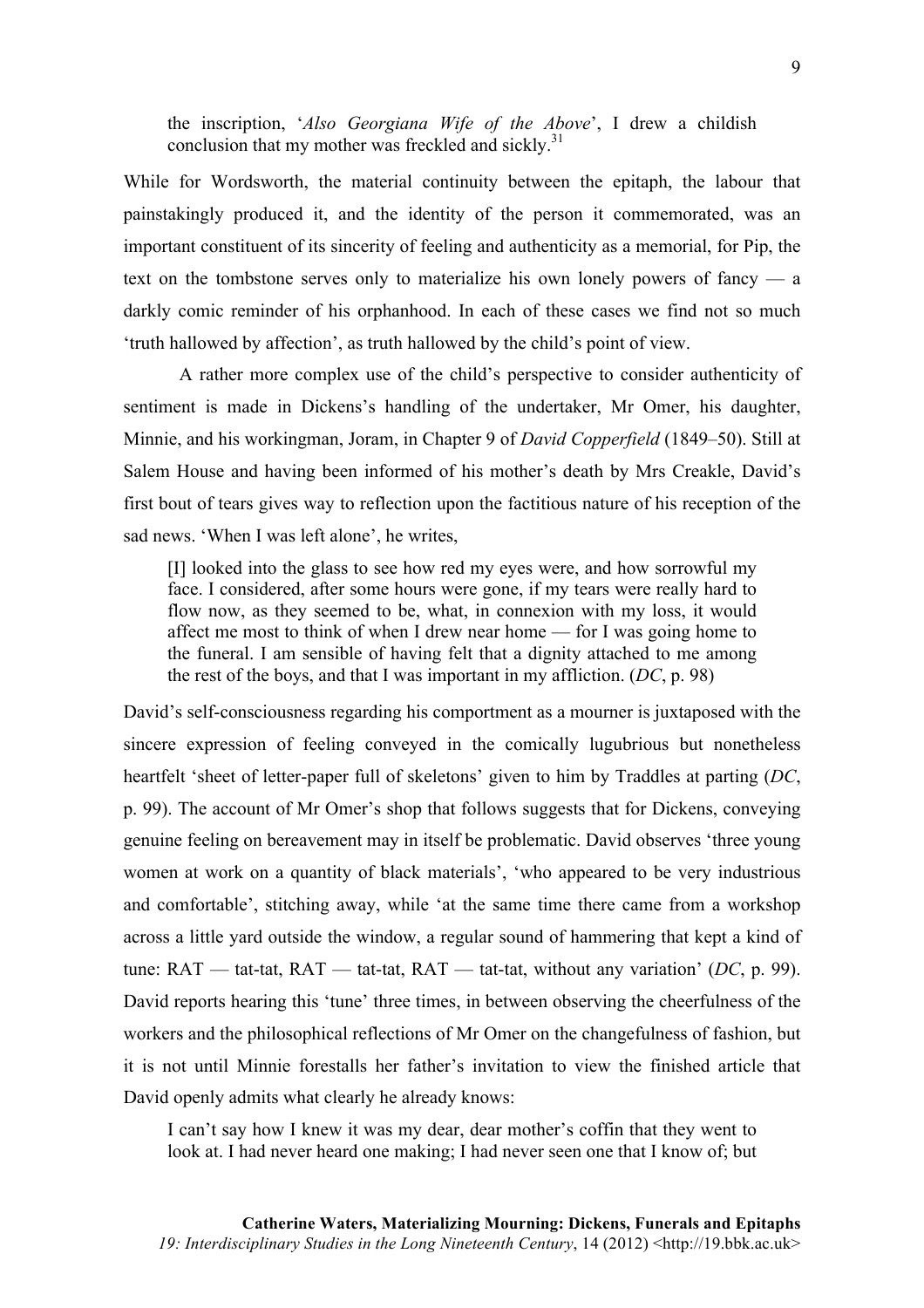it came into my mind what the noise was, while it was going on; and when the young man entered, I am sure I knew what he had been doing. (*DC*, p. 101)

This is one of those moments of ambiguous knowing and not-knowing that Rosemarie Bodenheimer has written about so compellingly.<sup>32</sup> The Dickensian child is often conscious of knowing something he or she should not: in this case, David expresses his sense of knowing about bereavement at too young an age. But the delay in the child's admission of this knowledge, which has been held in abeyance by David as narrator, creates an unsettling effect in the context of the child's self-consciousness about his mourning demeanour. The poignancy of the overheard tune made by the hammer on the coffin is disturbed by the impossibility of clearly separating the seeming naivety of the child's perspective from the artfulness involved in the older David's description of it.

*Little Dorrit* (1855–57) takes these questions about feeling, truth-telling and interpretation a stage further, in presenting a comic, and yet at the same time, poignant exploration of the fictive possibilities of the epitaph in its account of Young John Chivery, the 'sentimental son' of the Marshalsea's turnkey. Imagining his attachment to Amy being fulfilled in their union, and the trajectory of their married life together, 'Young John drew tears from his eyes by finishing the picture with a tombstone in the adjoining churchyard, close against its prison wall, bearing the following touching inscription':

Sacred to the Memory of JOHN CHIVERY, Sixty years Turnkey, and fifty years Head Turnkey, Of the neighbouring Marshalsea, Who departed this life, universally respected, on the thirty-first of December, One thousand eight hundred and eighty-six, Aged eighty-three years. Also of his truly beloved and truly loving wife, AMY, Whose maiden name was DORRIT, Who survived his loss not quite forty-eight hours, And who breathed her last in the Marshalsea aforesaid. There she was born, There she lived, There she died.<sup>33</sup>

While the misplaced reverence for the family name of 'Dorrit' signaled in the mention of Amy's maiden name is a touching reminder of Young John's ingenuousness, this effect of naivety is also qualified by the self-conscious artistry implied in the tears which are '[drawn] from his eyes by finishing the picture'. As Hannay argues in his essay for *Household Words*, 'an epitaph is strictly a publication': 'It publishes itself in open sunshine to all the world; and, indeed has a far better chance of being read, than one book out of every five hundred.<sup>34</sup> Young John's epitaphs, however, are entirely imaginary compositions. Mini-autobiographies of a peculiar, post-mortem variety, part of their appeal for him is the opportunity to write in the third person, since it satisfies his impulse for self-dramatization. But their fictionality is of course underlined when the happy-ever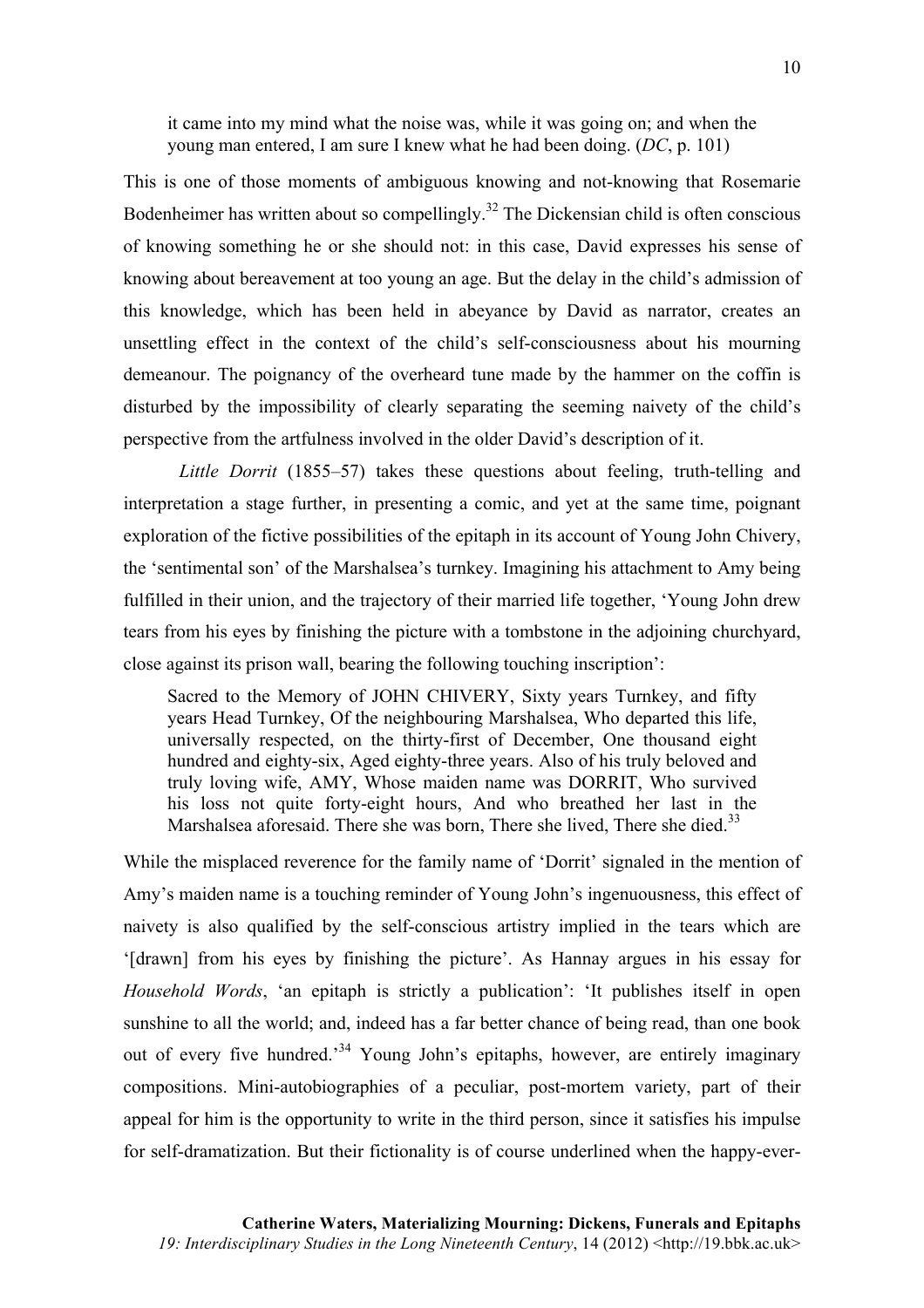after story of John and Amy Chivery has to be revised because Little Dorrit rejects his advances; and it is replaced with the following proclamation of woe:

Here lie the mortal remains of JOHN CHIVERY, Never anything worth mentioning, Who died about the end of the year one thousand eight hundred and twenty-six, Of a broken heart, Requesting with his last breath that the word AMY might be inscribed over his ashes, Which was accordingly directed to be done, By his afflicted Parents. (*LD*, p. 185)

Young John is one of Dickens's tender-hearted simpletons, like Mr Toots, and his fondness for self-dramatization through the composition of sentimental epitaphs is perhaps forgivable, especially since, unlike Toots — who is rewarded for his devotion to Florence with marriage to Susan Nipper — Young John remains unpartnered. But a much more egregious example of the use of the epitaph to express the self-regard of the compositor is Mr Sapsea's epitaph for his wife in *The Mystery of Edwin Drood* (1870):

> ETHELINDA. Reverential Wife of MR THOMAS SAPSEA AUCTIONEER, VALUER, ESTATE AGENT, &c., OF THIS CITY Whose Knowledge of the World, Though somewhat extensive, Never brought him acquainted with A SPIRIT More capable of LOOKING UP TO HIM STRANGER PAUSE And ask thyself the Question CANST THOU DO LIKEWISE? If not, WITH A BLUSH RETIRE<sup>35</sup>

As Wendy Jacobsen notes, Mr Sapsea's epitaph flouts all of the rules laid done by the reformers and arbiters of taste in matters of sepulture.<sup>36</sup> Reporting the views of an  $1844$ essayist in the *Ecclesiologist*, John Morley observes that epitaphs were to be brief, 'not more than twenty words', so this one is almost three times longer than it should be. 'All lines were to be of uniform length without breaks' and '[n]o epitaphs [were to] be constructed in the shape of urns or altars', as this one is.<sup>37</sup> The epitaph's address to the passerby, based upon the Roman's injunction, '*Siste, viator!*' ('stop, traveller!') on the monuments placed along the great Roman roads, was held to be no longer appropriate for the gravestone situated in a churchyard or cemetery. Similarly, argues the *Ecclesiologist*, such 'paganisms' as the mention of irrelevant information referring to the age, trade, or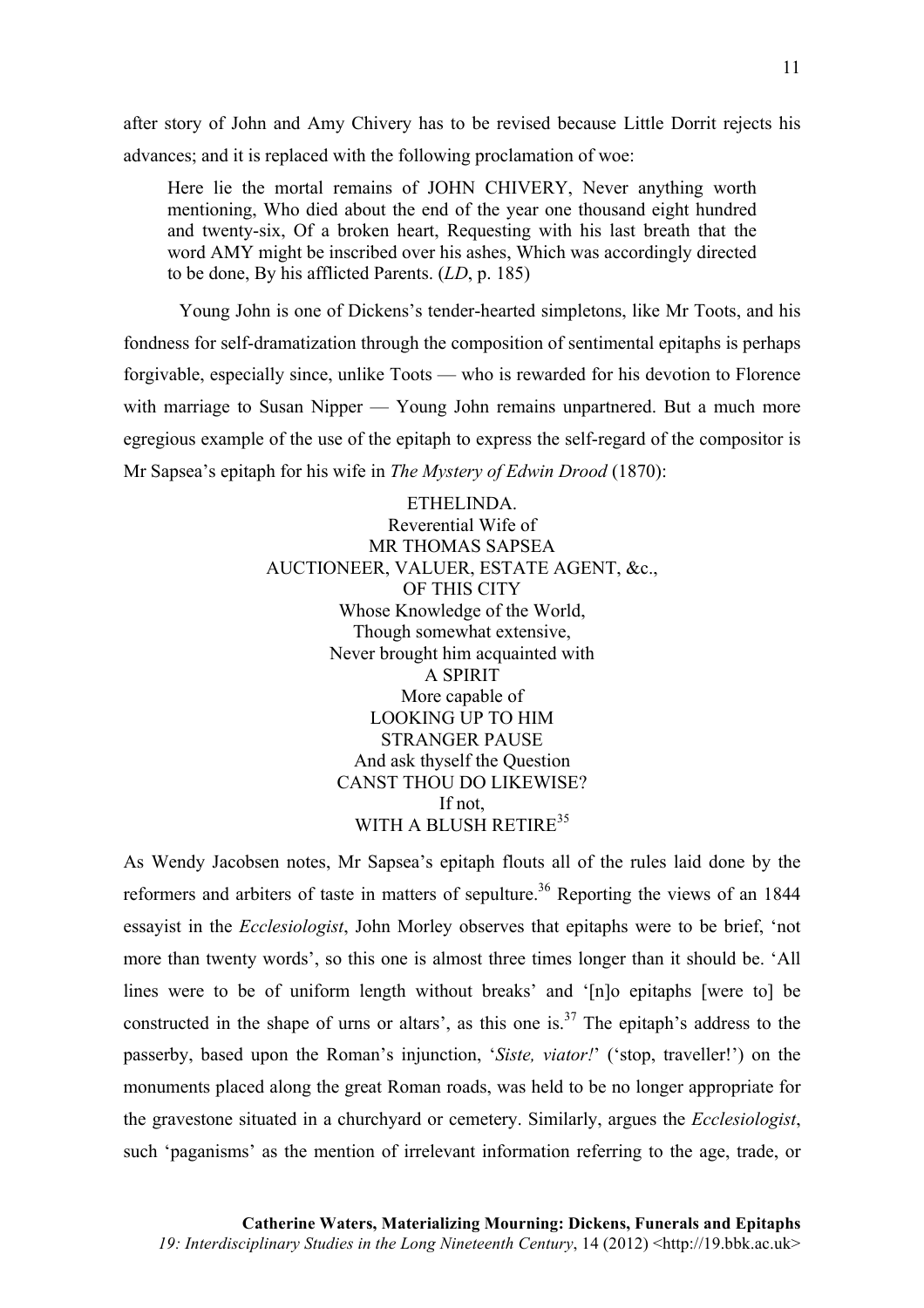craft of the deceased should be omitted. Even worse, as Hannay argues in his essay for *Household Words*, is the provision of such information relating to the living: 'The mention that the deceased was the son, or wife, &c. of John So-and-so, "Pork Butcher in Smith Street", is intolerable. What business has an advertisement in such a place?<sup>38</sup> What business, indeed, but to further Mr Sapsea's commercial interests.

The epitaph that Dickens left instructions to be composed for himself provides a stark contrast to Mr Sapsea's effusion:

I DIRECT that my name be inscribed in plain English letters on my tomb, without the addition of 'Mr.' or 'Esquire'. I conjure my friends on no account to make me the subject of any monument, memorial, or testimonial whatever. I rest my claims to the remembrance of my country upon my published works, and to the remembrances of my friends upon their experience of me in addition thereto.<sup>39</sup>

The slab covering his grave in Westminster Abbey bears only the inscription of his name and dates of birth and death. Its minimalism recalls the emotive simplicity of Agnes's memorial tablet in *Oliver Twist* or Jo's humble epitaph, dictated to Alan Woodcourt as he lies dying in *Bleak House*. Such effects of restraint are put to a rather different purpose in an arguably even more affecting example: Scrooge's epitaph in *A Christmas Carol* (1843) [*Fig. 3*].



*Fig. 3*: John Leech, *The Last of the Spirits*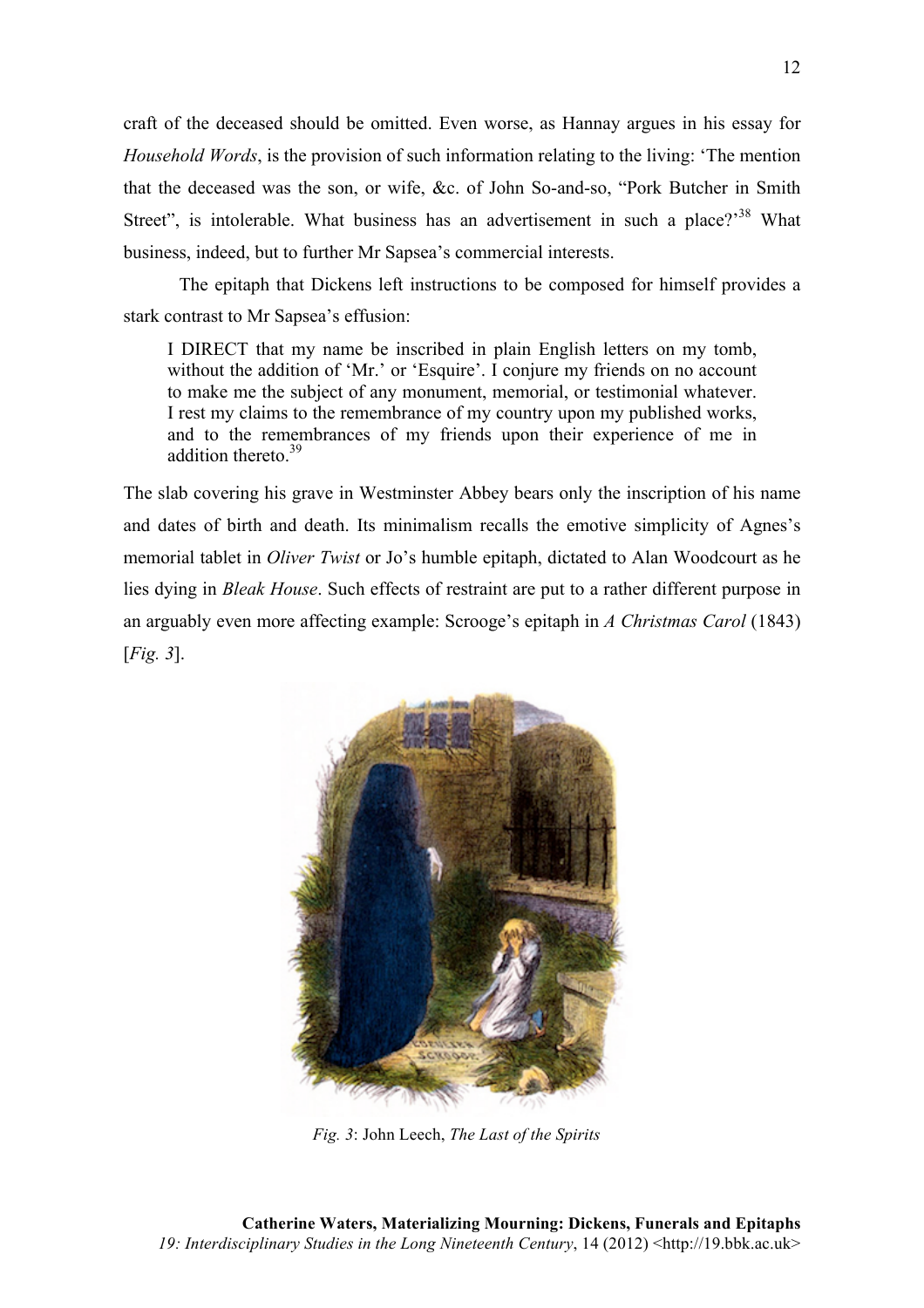After being made by the Last of the Spirits to witness the sale of the very sheets and curtains from the bed upon which his own, as yet unrecognized, corpse lies, Scrooge is shown the 'bare, uncurtained bed; on which, beneath a ragged sheet, there lay a something covered up, which, though it was dumb, announced itself in awful language<sup> $140$ </sup> Asking finally to know the identity of this dead man, he is transported to a churchyard, where the Spirit points inexorably towards a grave: 'Scrooge crept towards it, trembling as he went; and following the finger, read upon the stone of the neglected grave his own name' (*CC*, p. 82). The poignancy of this epitaph consists in its being just that — a bare name, shorn of all other evidence of identity or relationship and marking the site of a man 'unwatched, unwept, uncared for' (*CC*, p. 76).

While the imagined prospect of being unremembered and unmourned forms the lowest point for Scrooge in his process of transformation, and strikes a strong chord of feeling in keeping with the emotional appeal found elsewhere in the demise of Little Nell or Paul Dombey, Dickens's engagement with death and Victorian mourning customs and ceremonies is more often satiric than sentimental. His attack upon pretentious funeral performance begins as early as *Oliver Twist*, with Mr Sowerberry's anticipation of the 'superb effect' that might be achieved by the innovative employment of Oliver as 'a mute in proportion' for children's funerals (*OT*, p. 35). The satire on mutes continues in *Martin Chuzzlewit* (1843–44), as the preparations for Anthony Chuzzlewit's funeral are underway and Mr Mould, the aptly named undertaker, exults to Mr Pecksniff:

'Such affectionate regret, sir, I never saw. There is no limitation — there is positively NO limitation,' — opening his eyes wide, and standing on tiptoe, 'in point of expense. I have orders, sir, to put on my whole establishment of mutes; and mutes come very dear, Mr Pecksniff; not to mention their drink. To provide silver-plated handles of the very best description, ornamented with angels' heads from the most expensive dies. To be perfectly profuse in feathers. In short, sir, to turn out something absolutely gorgeous'.<sup>41</sup>

Despite the disapproval of such elaborate funeral furnishing implied in his satire, Dickens clearly delights in the grandiloquence of Mr Mould's salesmanship: a stylistic preference for the exaggerated and the exuberant that is held in tension with his call for plain and unaffected commemoration elsewhere, as we shall see.

Of course, Dickens was not alone in attacking the extravagance of funeral furnishing. The *Quarterly Review* denounced the '*Five millions sterling*, on a moderate calculation' spent annually on funerals in England and Wales alone, 'four' of which it says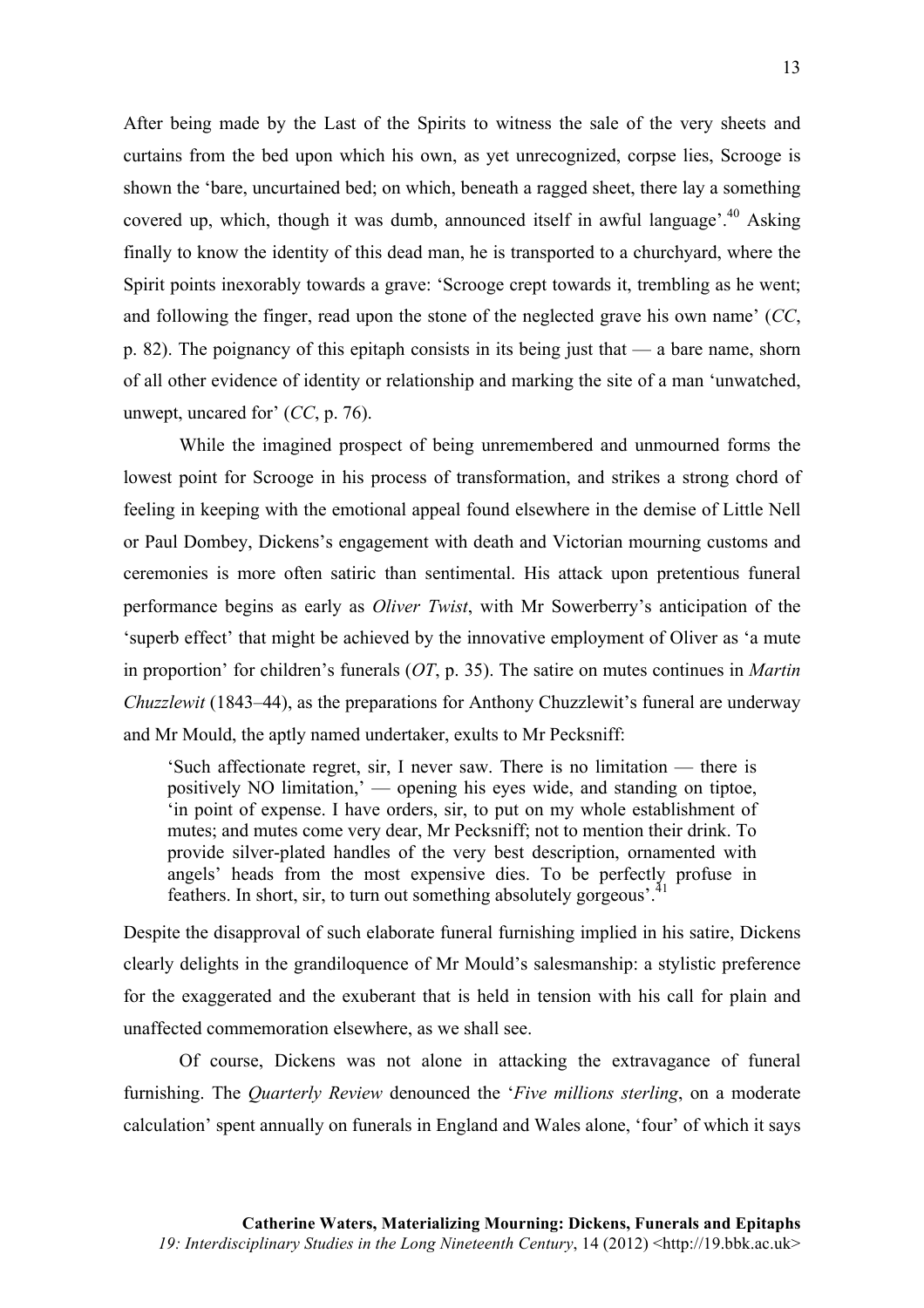'may fairly be set down as squandered on the mere fripperies of death': 'silk scarfs, and brass nails — feathers for the horses — kid gloves and gin for the mutes — white satin and black cloth for the worms'.42 *Punch*, too, waged a campaign against commercial greed in the funeral industry from the late 1840s, attacking the self-interested opposition of undertakers to proposals for government regulation in cartoons such as the 'Starved-Out Undertakers' and the expense of "Performers" after a Respectable Funeral'.<sup>43</sup> Nevertheless, Dickens was 'recognized as a pioneer of funeral reform'.<sup>44</sup> In June 1850. *Household Words* carried two articles in support of the General Interment Bill, then before Parliament, that was designed to regulate the funeral trade. One of these satirizes the middlemen involved in funeral performance, describing the so-called 'Black Jobmaster' who had 'let the coaches and horses to a furnishing undertaker, who had let 'em to a haberdasher, who had let 'em to a carpenter, who had let 'em to the parish-clerk, who had let 'em to the sexton' and so on, in a long list recalling the House that Jack built.<sup>45</sup> The range of consumer goods required to furnish a respectable funeral is revealed in this example of the undertaker's sales pitch:

'Hearse and four, Sir?' says [the Black Jobmaster to the bereaved gentleman]. 'No, a pair will be sufficient'. 'I beg your pardon, sir, but when we buried Mr. Grundy at number twenty, there was four on 'em, Sir; I think it right to mention it'. 'Well, perhaps there had better be four'. 'Two coaches and four, Sir, shall we say?' 'No. Coaches and pair'. 'You'll excuse my mentioning it, Sir, but pairs to the coaches and four to the hearse, would have a singular appearance to the neighbours. When we put four to anything, we always carry four right through'. 'Well! Say four!' 'Thank you, Sir. Feathers of course?' 'No. No feathers. They're absurd'. 'Very good, sir. *No* feathers?' 'No'. '*Very* good, sir. We *can* do fours without feathers, Sir, but it's what we never do. When we buried Mr. Grundy, there was feathers, and — I only throw it out, Sir — Mrs Grundy might think it strange'. 'Very well! Feathers!' 'Thank you,  $Sir'$  — and so on<sup>-46</sup>

Interested in extracting the maximum amount of profit from the sale of his undertaking services, the Black Jobmaster plays upon the social status he suggests will be expressed by an extravagant display. The contrast between the terse responses of the mourner and the repetitively expansive sales pitch of the Black Jobmaster, with its carefully modulated marks of seemingly deferential politeness, serves to express the mixture of grief and exasperation of the former. However, while Dickens's satire is clearly directed against the rapacious middleman who seeks to mediate the family's mourning, it is juxtaposed with his imaginative investment in the salesman's patter to create a tension in the narrative,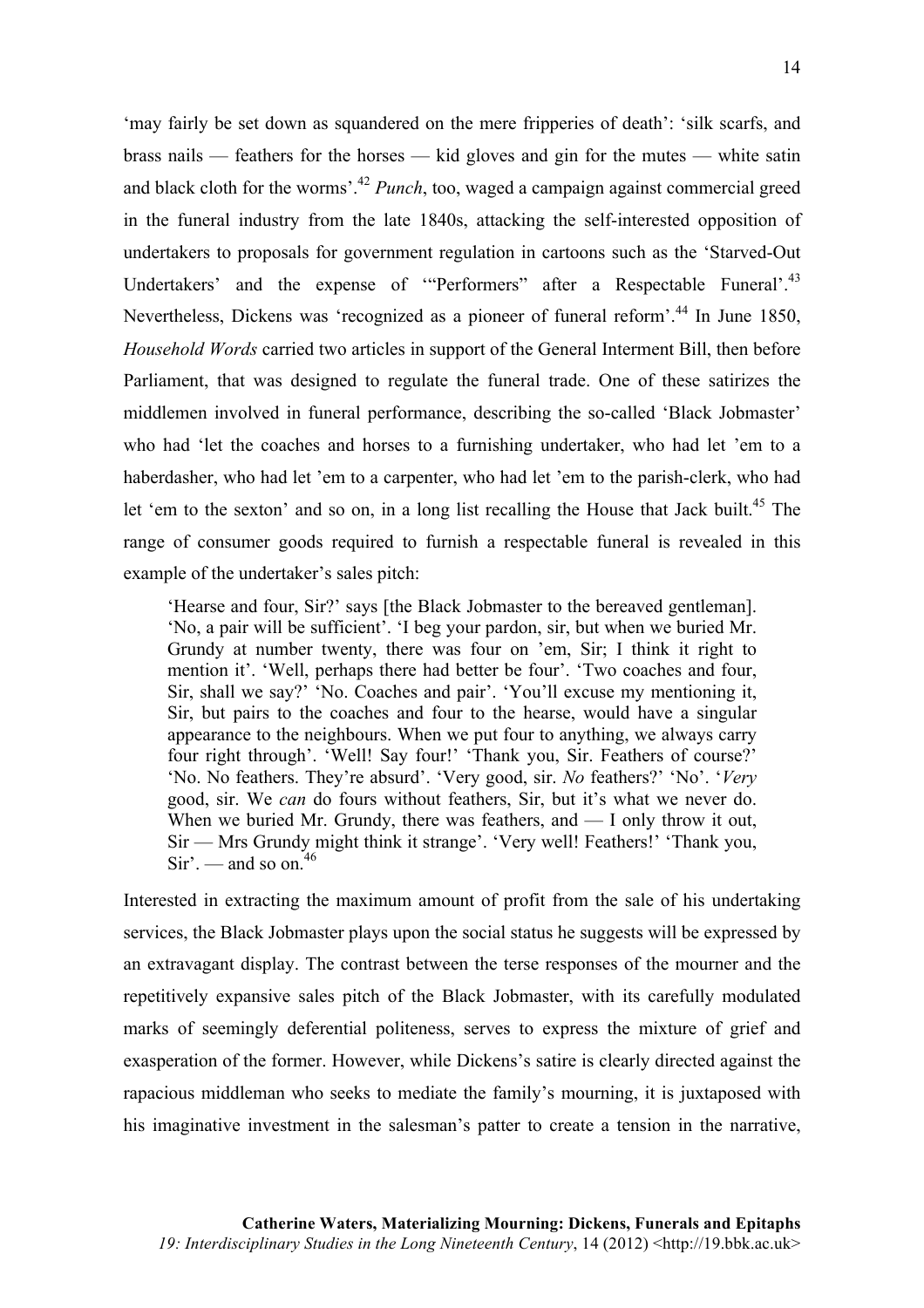providing another instance of the way in which, as I have described elsewhere, *Household Words* partakes of the very discourse of advertising that it simultaneously seeks to critique.<sup>47</sup>

Two years later, in Chapter 53 of *Bleak House*, we find another satirically charged example of the material culture of mourning in Mr Tulkinghorn's funeral, which is distinguished by the preponderance of empty carriages in the procession sent in lieu of the mourners:

[T]he amount of inconsolable carriages is immense. The Peerage contributes more four-wheeled affliction than has ever been seen in that neighbourhood. Such is the assemblage of armorial bearings on coach panels, that the Heralds' College might be supposed to have lost its father and mother at a blow. The Duke of Foodle sends a splendid pile of dust and ashes, with silver wheelboxes, patent axles, all the last improvements, and three bereaved worms, six feet high, holding on behind, in a bunch of woe. $48$ 

Here the materialization of mourning is manifested in the funerary parade of gorgeous but empty carriages — objects without subjects. In a characteristic confusion of persons and things, the 'inconsolable carriages' don't merely represent, but *partake* of the grief of their owners. At the same time, however, they are said to be no more than 'dust and ashes' reduced to mere matter, like the man whose funeral they attend. Meant to substitute for the peers who own them, these 'splendid piles' serve instead as emblems of the levelling effects of mortality.

If feelings of grief and expressions of loss are transferred to the horses and carriages that attend Mr Tulkinghorn's funeral as part of Dickens's critique of a defunct aristocracy, the obsequies attending the death of Mrs Joe, in *Great Expectations*, display an imitation of gentility that is equally ludicrous. Arrived at the cottage, Pip finds that 'two dismally absurd persons, each ostentatiously exhibiting a crutch done up in a black bandage — as if that instrument could possibly communicate any comfort to anybody were posted at the front door' (*GE*, p. 275). As Morley reports, the standard panoply of the Victorian funeral was based upon the heraldic array of a baronial funeral, and the two men who stand at the doors were supposed to represent the two porters of the castle, with their staves, in black. The comic discrepancy between baronial original and village imitation here is underlined by Pip's recognition of one of these symbolic porters as 'a potboy discharged from the Boar for turning a young couple into a sawpit on their bridal morning' (*GE*, p. 275). Although, as Morley notes, the symbolic meaning of these items of funeral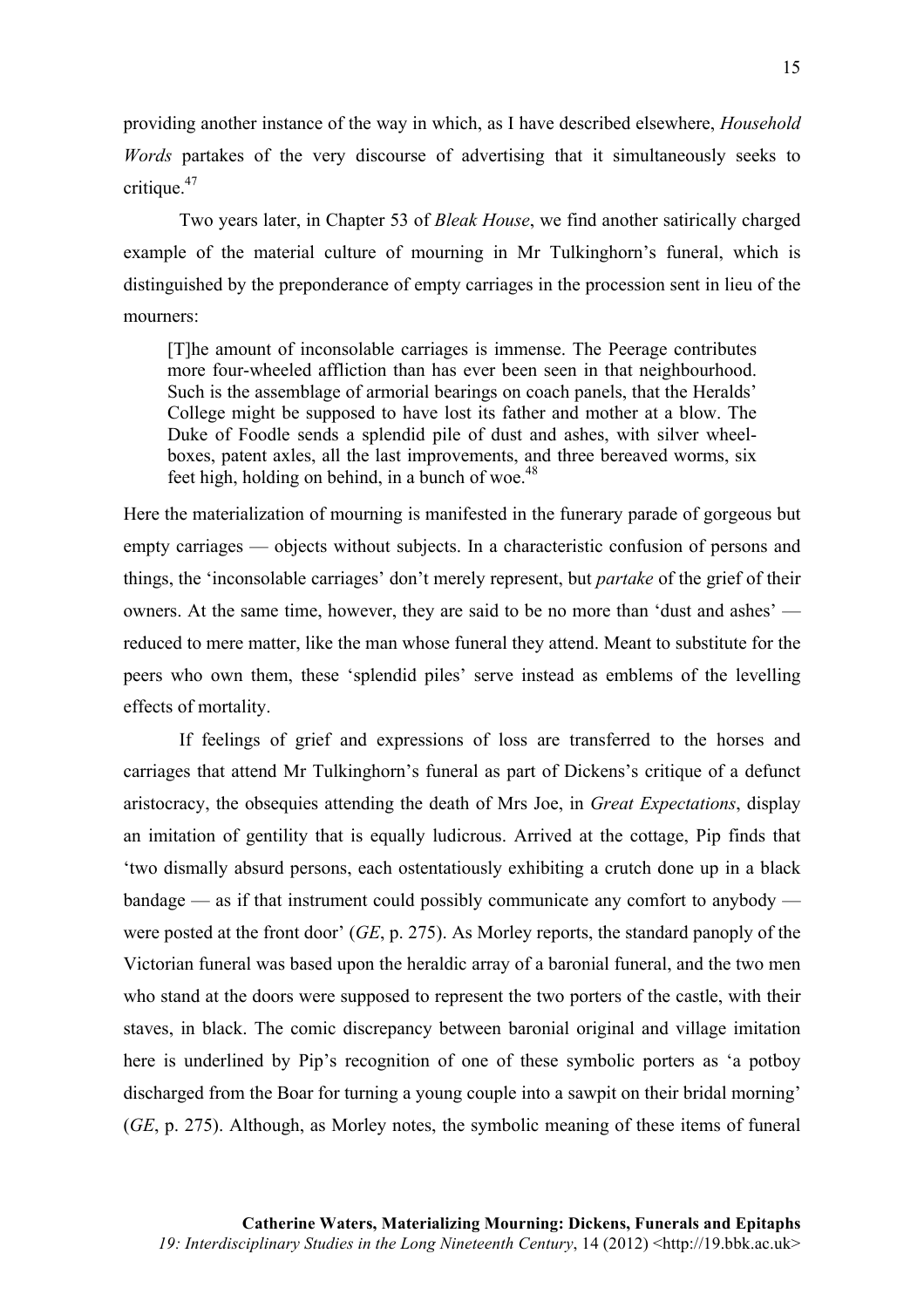pomp would have been unknown to many of those who paid for them, they nevertheless represent the 'corporealization of an idea' — a material expression of the aspiration towards gentility: the desire for social '[d]isplay did not stop short at life; death also had its consumer goods<sup>',49</sup> and Mrs Joe's funeral illustrates their variety:

'Pocket-handkerchiefs out, all!' cried Mr Trabb at his point, in a depressed business-like voice — 'Pocket-handkerchiefs out! We are ready!'

So, we all put our pocket-handkerchiefs to our faces, as if our noses were bleeding, and filed out two and two. […] The remains of my poor sister had been brought round by the kitchen door, and, it being a point of Undertaking ceremony that the six bearers must be stifled and blinded under a horrible black velvet housing with a white border, the whole looked like a blind monster with twelve human legs, shuffling and blundering along under the guidance of two keepers — the postboy and his comrade.

The neighbourhood, however, highly approved of these arrangements, and we were much admired as we went through the village, the more youthful and vigorous part of the community making dashes now and then to cut us off, and lying in wait to intercept us at points of vantage. (*GE*, pp. 276–77)

Much of the humour comes from the ostentatious theatricality of the performance: the carefully scripted gestures and stage props deployed to absurd effect. The ubiquitous pocket handkerchiefs have become a statutory item for the display of grief and Mrs Joe's coffin, metamorphosed into a giant insect blundering along on human legs, exhibits Dickens's characteristic confusion of the animate and the inanimate. Pip's acute consciousness both of being looked at, and of watching the spectacle from the various vantage points along the route of the procession, is part of the theatrical effect; but it also recalls his own humiliating progress through the town five chapters earlier when he was persecuted by the parodic antics of that 'unlimited miscreant', Trabb's boy (*GE*, p. 242). The account of Mrs Joe's funeral thus provokes laughter at the absurdity of its opulent furnishing, while at the same time it is narrated with a bad conscience, shadowed by the very pretensions to gentility that Pip is otherwise disavowing.

In conclusion, then, what are we to make of these recurring satiric portraits in Dickens's fiction of the respectable Victorian funeral and other practices of commemoration and sepulture? They certainly contrast with the sort of sentimental deathbed scenes for which the *Saturday Review* attacked Dickens in the article with which I began. Dickens's engagement with the material culture of mourning tells us something about the problematic capacity of objects to serve the purposes of commemoration in an expanding commercial society, something about their ability or inability to express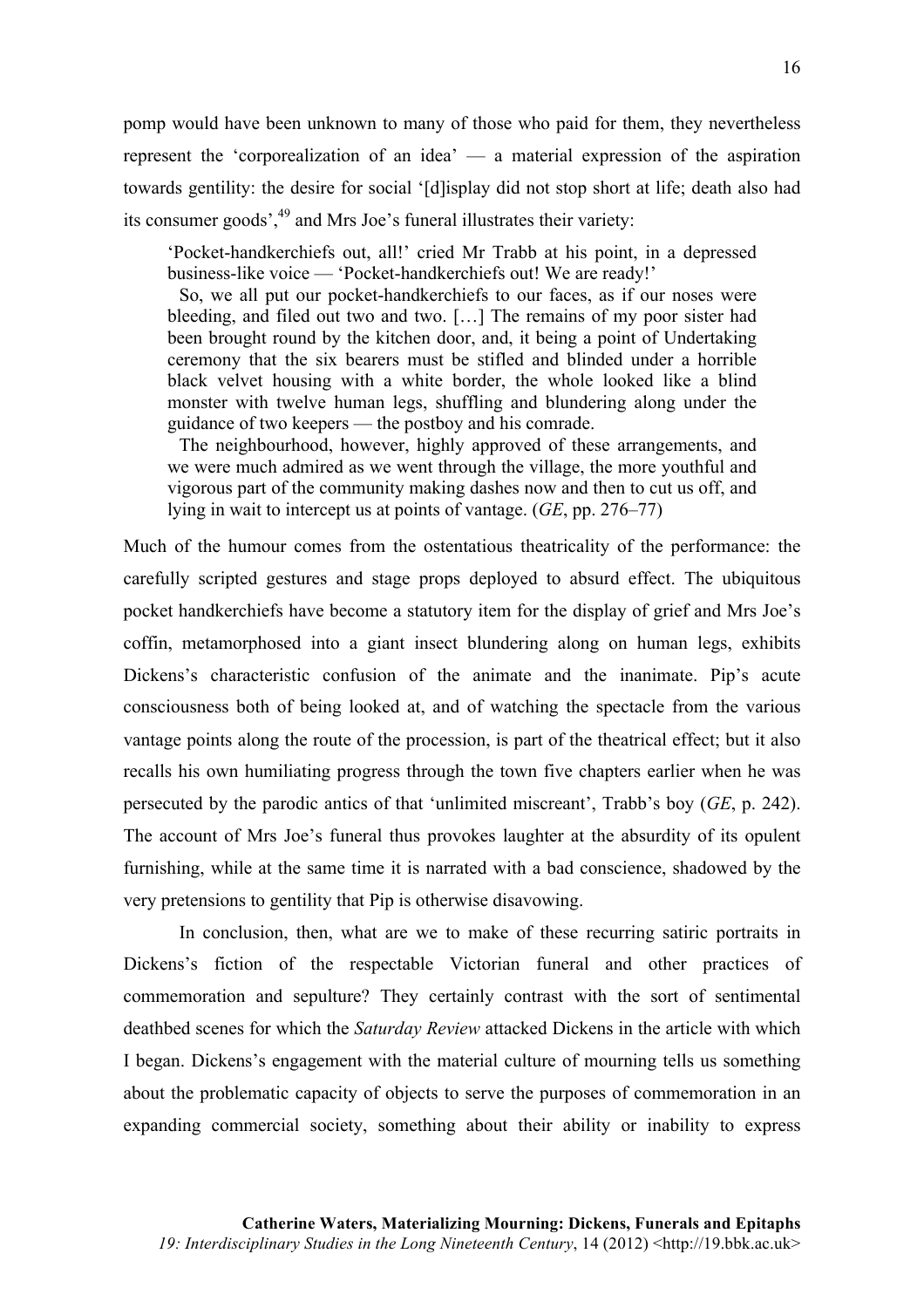authentic feeling and to bind the living and the dead together. Another of the items of mourning paraphernalia to be found in *Great Expectations* may provide a final illustration of this point. In the second volume of the novel, Pip meets Wemmick for the first time and remarks that

he appeared to have sustained a good many bereavements, for, he wore at least four mourning rings, besides a brooch representing a lady and a weeping willow at a tomb with an urn on it. I noticed too that several rings and seals hung at his watch-chain, as if he were quite laden with remembrances of departed friends. (*GE*, p. 169)

Wemmick later explains to Pip that these are all gifts from previous clients:

'I always take 'em', he says. 'They may not be worth much, but, after all, they're property and portable. It don't signify to you with your brilliant lookout, but as to myself, my guiding star always is, Get hold of portable property'. (*GE*, p. 199).

While Wemmick's explanation of his mourning jewellery as 'portable property' may seem to suggest that it represents nothing more to him than its cash equivalent, these commemorative objects do in fact carry affective value for him, albeit of a peculiar kind. Commenting upon one of the casts he has lifted down to dust in Mr Jaggers's office, Wemmick addresses it fondly:

'You had a particular fancy for me, hadn't you, Old Artful?' said Wemmick. He then explained this affectionate apostrophe, by touching his brooch representing the lady and the weeping willow at the tomb with the urn upon it, and saying, 'Had it made for me, express!'

'Is the lady anybody?' [asks Pip.]

'No', returned Wemmick. 'Only his game. (You liked your bit of game, didn't you?) No; deuce a bit of a lady in the case, Mr Pip, except one — and she wasn't of this slender lady-like sort, and you wouldn't have caught her looking after this urn — unless there was something to drink in it'. (*GE*, p. 198)

Significantly, it is the subversion of conventional commemorative sentiment in the brooch that makes it a repository of affection for Wemmick, notwithstanding its value as portable property. He appreciates the 'game' — the shared joke involved in using clichéd symbols of mourning so ironically incongruous with the parties they are meant to commemorate. The game personalizes the brooch and gives it affective value.

How such mementoes, and other memorials, words and artefacts, may be made to convey truth of feeling when they are at the same time commodified is clearly a persistent problem for Dickens. While Victorian mourning customs and ceremonies seek to ensure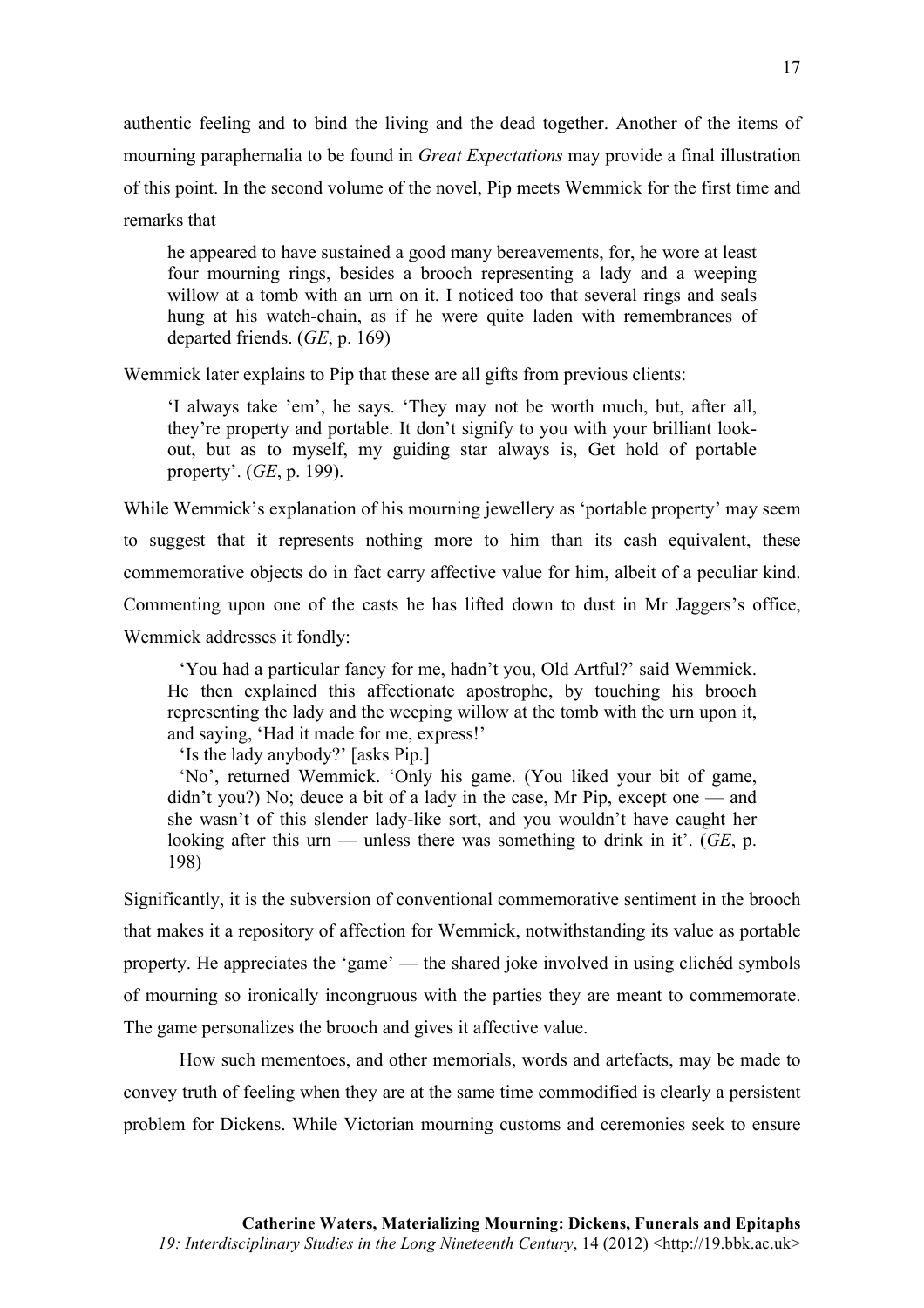that the dead will have a continuing social presence among the living, their capacity to do so seems to be compromised by the effects of commerce and fashion, which mediate and potentially falsify emotion. Yet Dickens himself was hardly an 'uncommercial' writer, as Juliet John has so compellingly shown.<sup>50</sup> Although he advocated an aesthetic of simplicity and restraint with regard to funerals and monuments, which can be found represented in the memorial tablet of Agnes Fleming or in Scrooge's tombstone, this sort of minimalist approach runs against his own stylistic bent, his expansive, comic genius, and is used sparingly. Instead, he relishes the ironic description of the sable fantasies of the undertaker — his enjoyment of the absurd panoply associated with Mrs Joe's funeral is surely palpable — and in this way his ambivalent attitude towards the material culture of mourning emerges. Even as he deplores the grotesque funeral mummery of Sowerberry, Mould, Trabb and Co., and other so-called 'medicine men of civilization', or even as he lampoons the epitaphic self-advertisements of a John Chivery or a Thomas Sapsea, Dickens finds an 'attraction of repulsion' in the paraphernalia of death that stems from his deep fascination with the unclear boundary between people and things.

I am indebted to the anonymous reviewer, Bethan Carney, and Robert Dingley for valuable suggestions towards the composition and revision of this essay, and to the University of Sydney for research support.

<sup>1</sup> Unsigned review of the Library Edition of the *Works*, *Saturday Review*, 8 May 1858. Reprinted in *Dickens: The Critical Heritage*, ed. by Philip Collins (London: Routledge, 1971), pp. 383–84.

<sup>2</sup> George Stott, 'Charles Dickens', *Contemporary Review*, 10 (January 1869), 203–25. In *Critical Heritage*, ed. by Collins, p. 498.

<sup>3</sup> [Anon.], 'Two English Novelists: Dickens and Thackeray', *Dublin Review*, n.s., 16 (April 1871), 315–50. In *Critical Heritage*, ed. by Collins, p. 551.

<sup>4</sup> Mowbray Morris, 'Charles Dickens', *Fortnightly Review*, n.s., 32 (1 December 1882), 762–79. In Collins, *Critical Heritage*, p. 610.

<sup>5</sup> Inside wrapper for the October (number 6) issue of Charles Dickens, *A Tale of Two Cities*. While originally published in weekly instalments in *All the Year Round*, the novel was also issued in monthly parts from June to December 1859.

<sup>6</sup> 'Unsigned Review', in Collins, *Critical Heritage*, p. 383.

<sup>7</sup> Michael Hollington, 'The Voice of Objects in *The Old Curiosity Shop*', *Australasian Journal of Victorian Studies*, 14 (2009), 1–8 (p. 1).

<sup>8</sup> See Thomas Richards, *The Commodity Culture of Victorian England: Advertising and Spectacle 1851– 1914* (Stanford: Stanford University Press, 1990).

<sup>9</sup> Bill Brown, 'Thing Theory', *Critical Inquiry*, 28 (2001), 1–22 (p.7).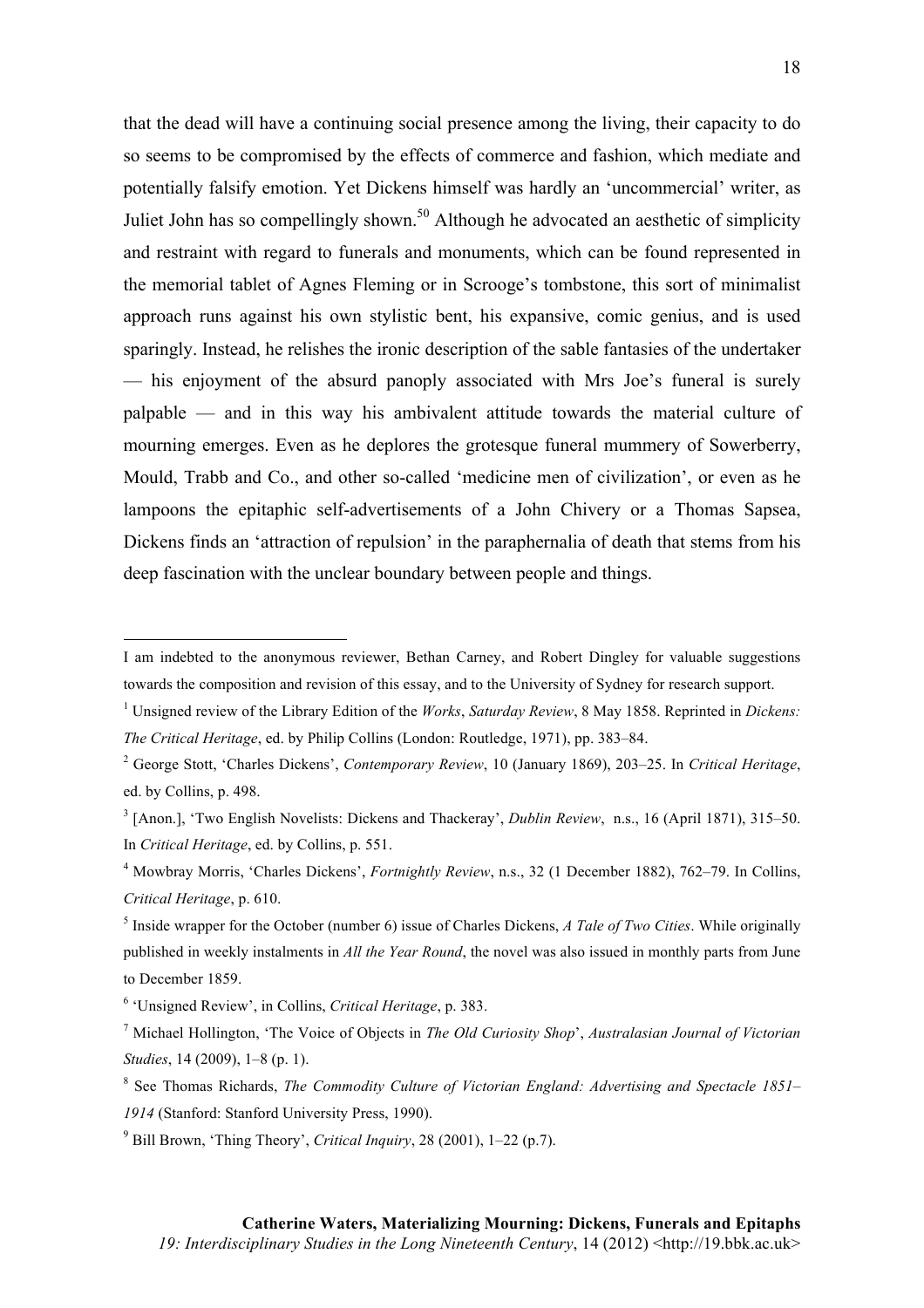10 Charles Dickens, 'Meditations in Monmouth Street', in *Sketches by Boz and Other Early Papers 1833–39*, ed. by Michael Slater (London: Dent, 1994), pp. 76–82 (p. 78).

<sup>11</sup> John Carey discusses this feature of Dickens's work most memorably in Chapter 4 of his *The Violent Effigy: A Study of Dickens's Imagination* (London: Faber, 1973).

<sup>12</sup> John Morley, *Death, Heaven and the Victorians* (Pittsburgh: University of Pittsburgh Press, 1971), p. 14.

<sup>13</sup> Susan Stewart, *On Longing: Narratives of the Miniature, the Gigantic, the Souvenir, the Collection* (Durham, NC: Duke University Press, 1999), p. 133.

<sup>14</sup> Nicola Bown, 'Empty Hands and Precious Pictures: Post-Mortem Photographs of Children', *Australasian Journal of Victorian Studies*, 14 (2009), 8–24 (p. 20)

<sup>15</sup> Michael Slater, *Charles Dickens* (New Haven: Yale University Press, 2009), p. 100.

<sup>16</sup> [Charles Dickens], 'Received, A Blank Child', *Household Words*, 7 (19 March 1853), 49–53 (p. 50).

<sup>17</sup> Charles Dickens, *Oliver Twist*, ed. by Kathleen Tillotson (Oxford: Oxford University Press, 2008), p. 440. Further references are given after quotations in the text.

<sup>18</sup> Slater, *Charles Dickens*, p. 124.

<sup>19</sup> William Wordsworth, 'Essay upon Epitaphs [I]', in *The Prose Works of William Wordsworth*, ed. by W. J. B. Owen and Jane Worthington Smyser (Oxford: Oxford University Press, 1974), pp. 49–62 (pp. 57, 53) (original emphasis).

<sup>20</sup> William Wordsworth, 'Essay upon Epitaphs [II]', in *Prose Works*, ed. by Owen and Smyser, pp. 63–79 (p. 76).

<sup>21</sup> Wordsworth, 'Essay on Epitaphs [I]', pp. 58, 66**.** 

<sup>22</sup> Wordsworth, 'Essay on Epitaphs [I]'**,** p. 60.

<sup>23</sup> 'Cemeteries and Churchyards', *Quarterly Review*, 73 (1843–44), 438–77 (pp. 465–66).

**<sup>24</sup>** [James Hannay], 'Graves and Epitaphs', *Household Words*, 6 (16 October 1852), 105–09 (p. 105).

<sup>25</sup> [Hannay], 'Graves and Epitaphs', p.  $108$ .

 $26$  [Hannay], 'Graves and Epitaphs', p. 108.

 $27$  [Hannay], 'Graves and Epitaphs', p. 106.

<sup>28</sup> Charles Dickens, *The Old Curiosity Shop*, ed. by Elizabeth M. Brennan (Oxford: Oxford University Press, 1998), p. 128. Further references are given after quotations in the text.

<sup>29</sup> Charles Dickens, *Our Mutual Friend*, ed. by Michael Cotsell (Oxford: Oxford University Press, 1989), p. 394.

<sup>30</sup> Charles Dickens, *David Copperfield*, ed. by Nina Burgis (Oxford: Oxford University Press, 1983), p. 12. Further references are given after quotations in the text.

<sup>31</sup> Charles Dickens, *Great Expectations*, ed. by Margaret Cardwell (Oxford: Oxford University Press, 1994),

p. 3. Further references are given after quotations in the text. (Original emphasis).

<sup>32</sup> Rosemarie Bodenheimer, *Knowing Dickens* (Ithaca: Cornell University Press, 2007).

- <sup>33</sup> Charles Dickens, *Little Dorrit*, ed. by Harvey Peter Sucksmith (Oxford: Oxford University Press, 1982), p. 179.
- <sup>34</sup> [Hannay], 'Graves and Epitaphs', p. 106.